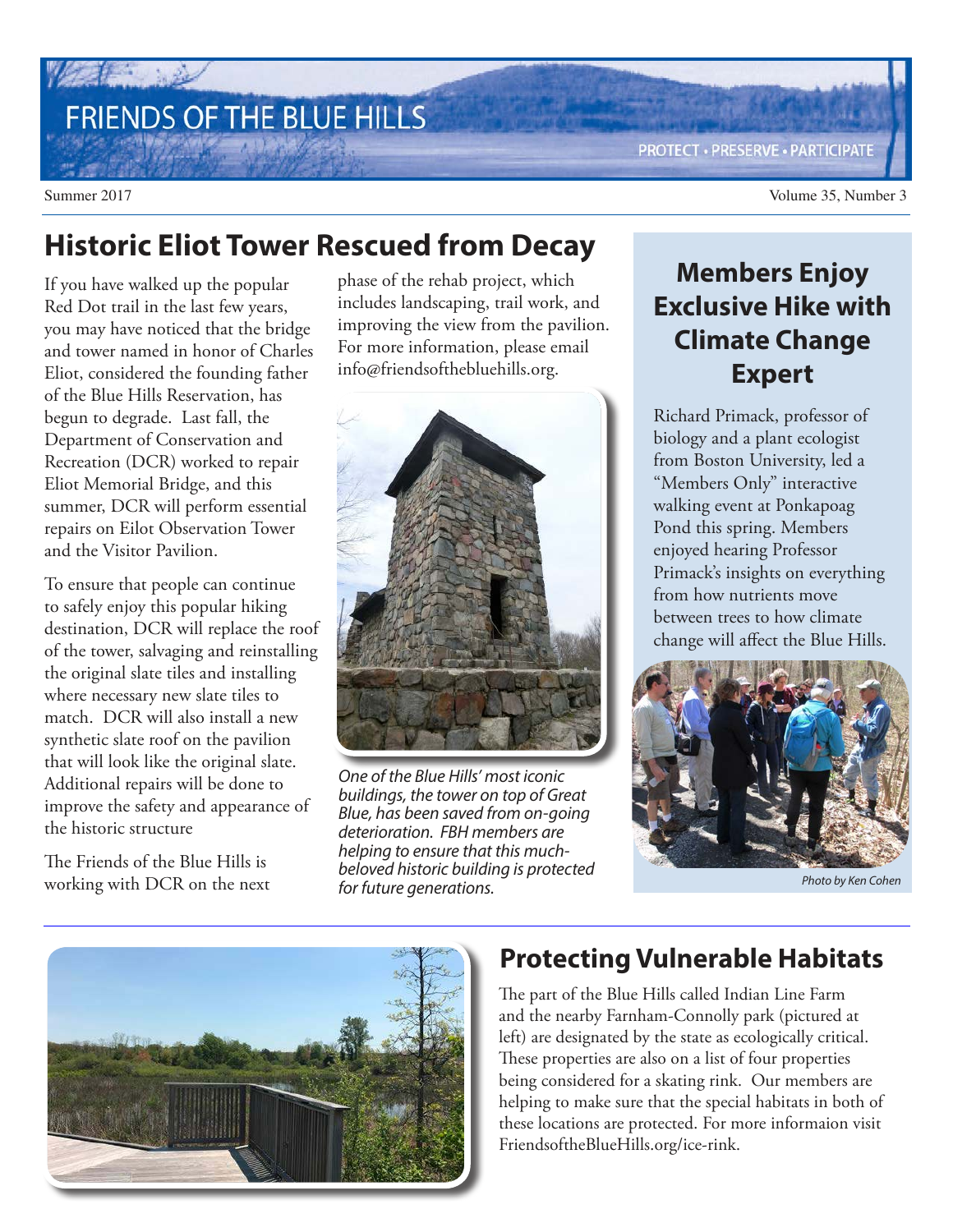## **Winning the Battle To Save the Habitat at Ponkapoag Pond**

For five years, volunteers have been pulling the invasive weed garlic mustard near the AMC cabins at Ponkapoag Pond at our annual stewardship event: Green Up the Blue Hills Festival. At last year's Green Up, volunteers removed more than 100 bags of the weed that threatens the habitat for local wildlife, including birds, pollinators (like bees and butterflies) and other animals.

This spring, as we prepared for our annual stewardship event, we were happily surprised to see that almost all of the garlic mustard has been eliminated in that area! THANK YOU to our faithful volunteers and members for achieving this milestone! At this year's Green Up, more than 100 volunteers moved to Fisherman's Beach at the pond and pulled both garlic mustard and another invasive plant, Japanese barberry.

As a Friends of the Blue Hills member, you are making a real difference to the wildlife in the Blue Hills.



Erick and Elizabeth Straghalis of Dedham pulled weeds with Daisy Troop #62235 at Green Up.



Colin Truong, Kate Upatham, Patrick Upatham, and Sayer Upatham of Milton worked hard pulling weeds.



Katie Comber of Milton noticed that "unicorns" were the most-requested design for face-painting.

Emily Mevers from Brighton helped lead a team from the New England Aquarium "live blue™ " Volunteer Program.

**The Friends of the Blue Hills newsletter is produced four times a year.**

**Editors: Anne Comber, Judy Jacobs, Barbara Kirby**

**Layout: Donald Souliere**

**Visit us on the web at www.FriendsoftheBlueHills.org or call 781-828-1805 for membership, maps and schedule information. P.O. Box 416, Milton, MA 02186**

### **How Life Insurance Can Help the Blue Hills**

You can help the Blue Hills for years to come by designating the Friends as a beneficiary of your life insurance policy. By doing so, you would ensure that the Blue Hills are taken care of in the future… and you will become a member of the Skyline Society today!

To learn more about the Skyline Society and to see if naming the Friends of the Blue Hills as a beneficiary of your life insurance policy is right for you, please visit www.FriendsoftheBlueHills/life-insurance.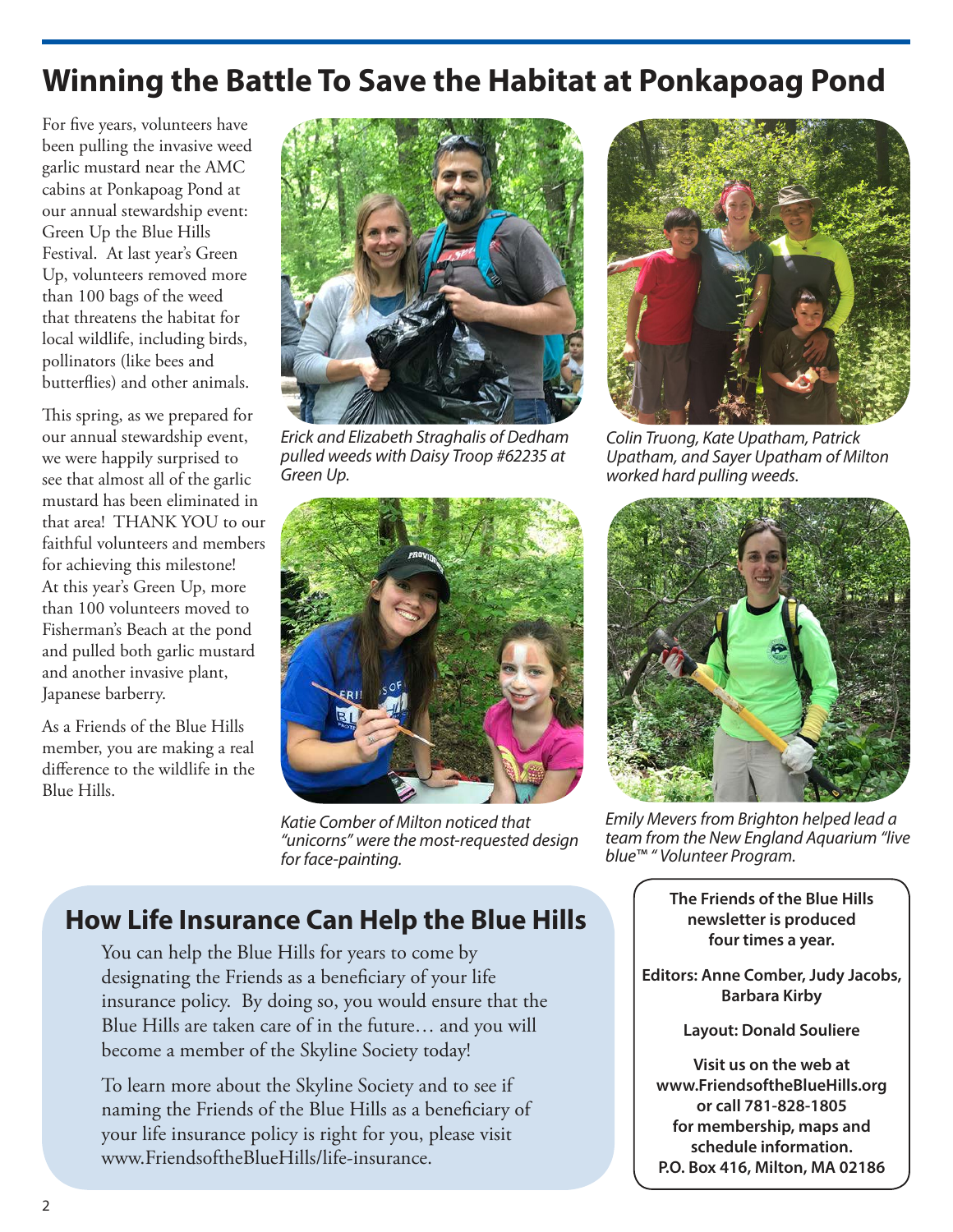# **Dinner Raffle Offers Very Best in Dining and Views!**

For this year's Dinner in the Blue Hills Raffle, you have a chance to enjoy a mouth-watering dinner for six provided by The Townshend, the hottest new restaurant in Quincy!

You and five friends will enjoy dinner at the top of the Blue Hills Observatory in the heart of the Reservation.

Your meal will include an appetizer, entrée and dessert from what the Boston Globe calls The Townshend's " well-crafted menu."

Tickets are \$15 each or 3/\$35 and can be purchased online on our secure website: FriendsoftheBlueHills.org/raffle2017. The winning ticket will be drawn at our Annual Celebration to be held on Thursday, October 5. You need not be present to win.

Please visit the website for more details and restrictions. And start thinking about who YOU will invite to this extraordinary evening!

# $-$  THE. TOWNSHEND



## **Fourth Graders Learn How to Safely Play Outside**

Fourth grade Future Problem Solvers, Eli Morisset, Philippe Bienick and Nathan Bedingfield from Tucker Elementary in Milton, help demonstrate how native plants are an important part of a healthy forest. As part of a partnership with the Friends of the Blue Hills and the Milton Health Department, fourth graders learned how deer populations degrade forest health and how unhealthy forests affect human health. Students also learned how Lyme disease is a problem in their community, and from Milton Health Department Nurse and Director, Caroline Kinsella, learned to identify the signs and symptoms of Lyme disease. As members, you're helping to encourage children to play outside and in the Blue Hills while reducing the risk of Lyme disease.

## **State Budget Update**

The otter at the Blue Hills Trailside Museum is not the only one affected by this year's budget. To see how the Trailside Museum, the Blue Hill Observatory and the Department of Conservation and Recreation fared in the final budget, visit FriendsoftheBlueHills.org/state-budget.



Photo by Kent Harnois